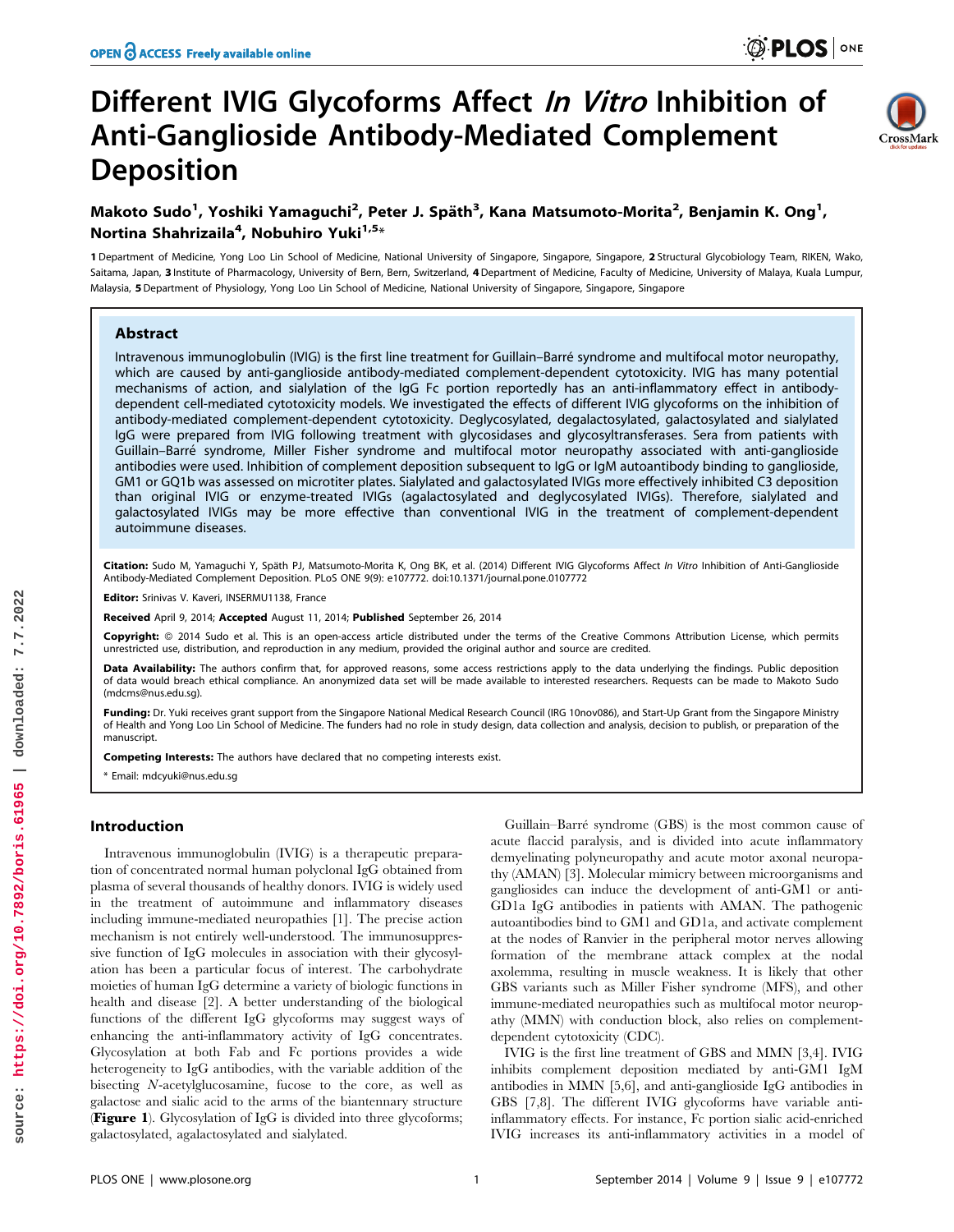

Figure 1. Preparation of different glycoforms of intravenous immunoglobulin (IVIG). Deglycosylated, agalactosylated, galactosylated and sialylated forms were prepared from conventional IVIG by treatment with PNGase F, sialidase and galactosidase, galactosyltransferase, and galactosyltransferase and sialyltransferase, respectively. Each IVIG glycoform was isolated using Protein G column. The structure of N-glycans attached to IVIG was confirmed by high-performance liquid chromatography. doi:10.1371/journal.pone.0107772.g001

arthritis, which is caused by antibody-dependent cell-mediated cytotoxicity (ADCC) [9]. The extent of the inhibitory effect exerted by different IVIG glycoforms in autoantibody-mediated CDC remains unresolved. In this study, we investigated four IVIG glycoforms with the aim of determining the IVIG glycoform that most effectively inhibit complement activation in sera from patients with AMAN, MFS and MMN.

#### Materials and Methods

### Blood samples

Sera from patients presenting to Dokkyo Medical University (Tochigi, Japan) and University Malaya Medical Centre (Kuala

Lumpur, Malaysia) with AMAN associated with anti-GM1 IgG antibodies ( $n = 3$ ), MFS associated with anti-GQ1b IgG antibodies  $(n=3)$  and MMN associated with anti-GM1 IgM antibodies  $(n=3)$  were collected. Informed written consent was obtained from each patient. Normal human sera were prepared from five healthy subjects as a complement source. The study was approved by the Dokkyo Medical University Ethics Committee and University Malaya Medical Centre Medical Research Ethics Committee.

## Preparation of IgG glycoforms

For deglycosylation, polyethylene-treated IVIG (Glovenin-I; Nihon Pharmaceutical, Tokyo, Japan) was dissolved with distilled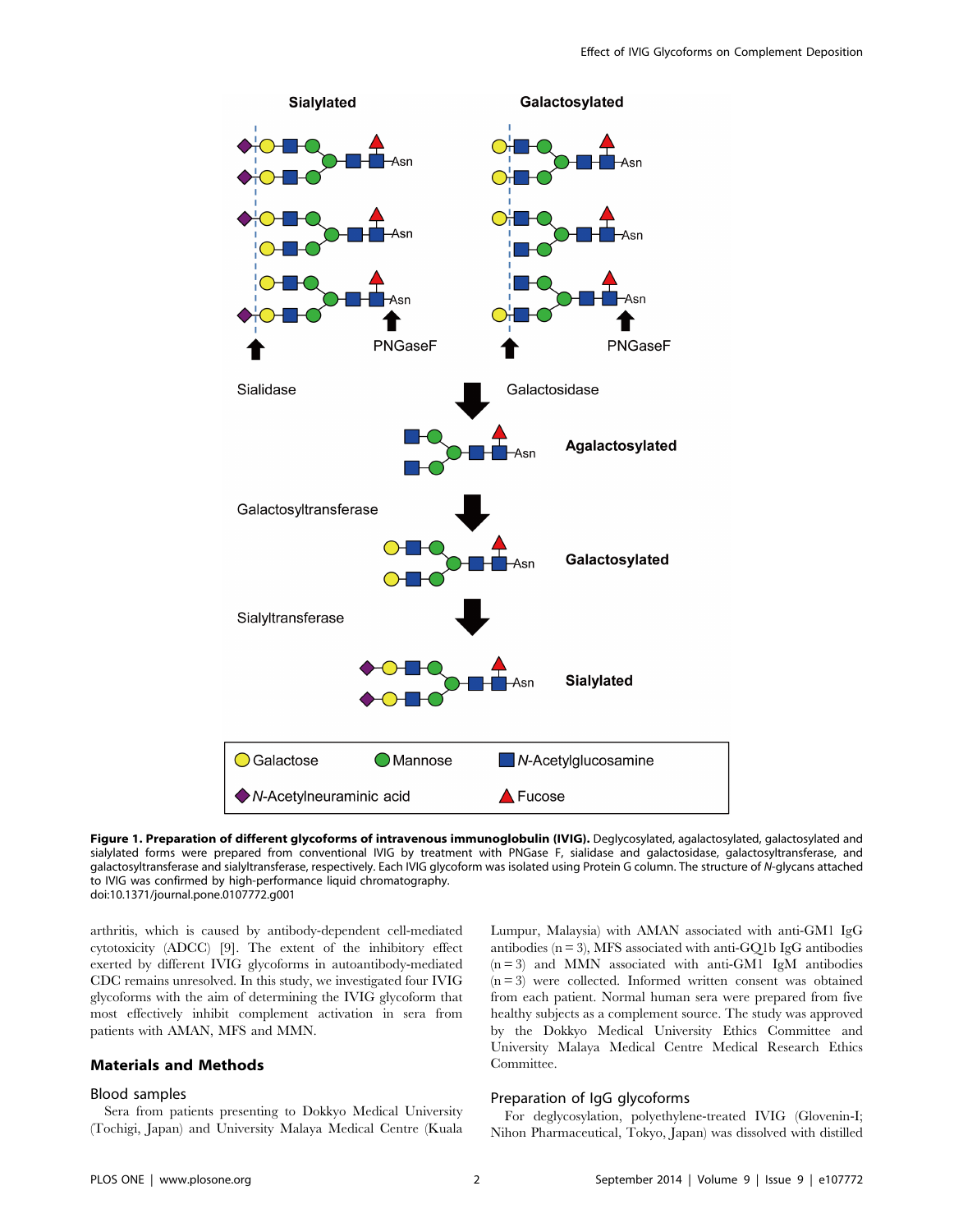|                     | $\frac{6}{2}$                               | ێ  | Fab            | Sialidase and Galactosidase<br>treated IVIG                                                                                                                                                                                    | GalT-treated<br>ι<br>Σ | SiaT-treated IVIG<br>GalT-and | -treated IVIG<br>PNGaseF |
|---------------------|---------------------------------------------|----|----------------|--------------------------------------------------------------------------------------------------------------------------------------------------------------------------------------------------------------------------------|------------------------|-------------------------------|--------------------------|
| G                   |                                             | 24 |                | $\frac{8}{1}$                                                                                                                                                                                                                  |                        |                               | c.<br>C                  |
| G                   | 37                                          | 42 | ∘              |                                                                                                                                                                                                                                |                        |                               | c.<br>C                  |
| G                   | $\overline{9}$                              | 22 | $^{\circ}$     |                                                                                                                                                                                                                                | 84                     |                               | n.d.                     |
| 5                   | 4                                           |    | $\overline{a}$ |                                                                                                                                                                                                                                | $\frac{6}{1}$          | ∩                             | n.d.                     |
| S2                  |                                             |    | 38             |                                                                                                                                                                                                                                |                        | ౚ                             | c.                       |
| n.d.; not detected. | -; The amount is less than 2% of the total. |    |                | Abeningste Eramont antiquinding region Eramont contrable rotion Estate in color contrable della contrabulation della contrability della regionale dell'interacce dell'interacce dell'interacce dell'interacce dell'interacce d |                        |                               |                          |

 $\overline{1}$ 

**College** 

**Contract** 

 $\mathbf{L}$ 

Abbreviations: Fab, Fragment, antigen-binding region; Fc, Fragment crystallizable region; GalT, galactosyltransferase; IVIG, intravenous immunoglobulin; PNGaseF, peptide: N-glycosidase F; SiaT, sialyltransferase. egicrals.completed.integrated.in Fragment crystallizable Ľ | Abbreviations: Fab, Fragment, antigen-binding region;<br>| doi:10.1371/journal.pone.0107772.t001 doi:10.1371/journal.pone.0107772.t001



Fiaure 2. Complement deposition on ganglioside-coated microtiter plates using anti-GM1 IgM ( $n = 6$ ), anti-GM1 ( $n = 8$ ) or anti-GQ1b  $(n = 11)$  IgG antibodies from patients with multifocal motor neuropathy, Guillain-Barré or Miller Fisher syndrome (total 25 samples). All patients' sera were diluted (1:100) and complement source was diluted (1:100). C3 and C4 deposition were measured as optical densities (OD) at 492 nm. Each sample's C3 and C4 deposition OD were plotted and correlation coefficient was calculated (A). Intravenous immunoglobulin (IVIG) inhibited the classical complement pathway. Patients' serum diluted (1:100), complement source diluted (1:100) and IVIG (10 mg/mL) or human serum albumin (HSA, 10 mg/mL; control) were treated. C3 and C4 deposition were measured as optical densities (OD) at 492 nm. The results were normalized to the HSA treated C3 deposition OD, and showed as % of control (B). doi:10.1371/journal.pone.0107772.g002

water and the solution (20 mg/mL) was treated with 40,000 U/ mL of PNGase F (New England BioLabs, Tokyo, Japan) for 16 hrs at 37°C. For the removal of sialic acid residue, IVIG solution (12 mg/mL) in 75 mM sodium acetate buffer (pH 5.5) was incubated with 0.1 U/mL of sialidase from Arthrobacter ureafa $ciens$  (Nakalai Tesque, Kyoto, Japan) for 16 hrs at 37°C. To remove the galactose residue, 2 U/mL of  $\beta$ -galactosidase from Streptococcus pneumoniae (ProZyme, Hayward, CA) was added to the sialidase-treated IVIG solutions. These glycosidase-treated IVIGs were purified using Affi-gel protein G column (Bio Rad, Tokyo, Japan). The eluted fraction was immediately neutralized using 1.5 M Tris-HCl buffer, pH 8.5. For the galactosylation reaction, IVIG solution (12 mg/mL) in 50 mM Tris-HCl, 10 mM MnCl<sub>2</sub> was treated with 2 U/mL of galactosyltransferase from bovine milk (Sigma-Aldrich, Tokyo, Japan) in the presence of UDP-galactose for 16 hrs at  $37^{\circ}$ C. For the sialylation, galactosylated IVIG (8 mg/mL) in 40 mM cacodylate (pH 6.0), 1.5 mM MnCl<sub>2</sub> was treated with 90 mU/mL of human  $\alpha$ 2,6-sialyltransferase (Merck, Tokyo, Japan) in the presence of 15 mM cytidine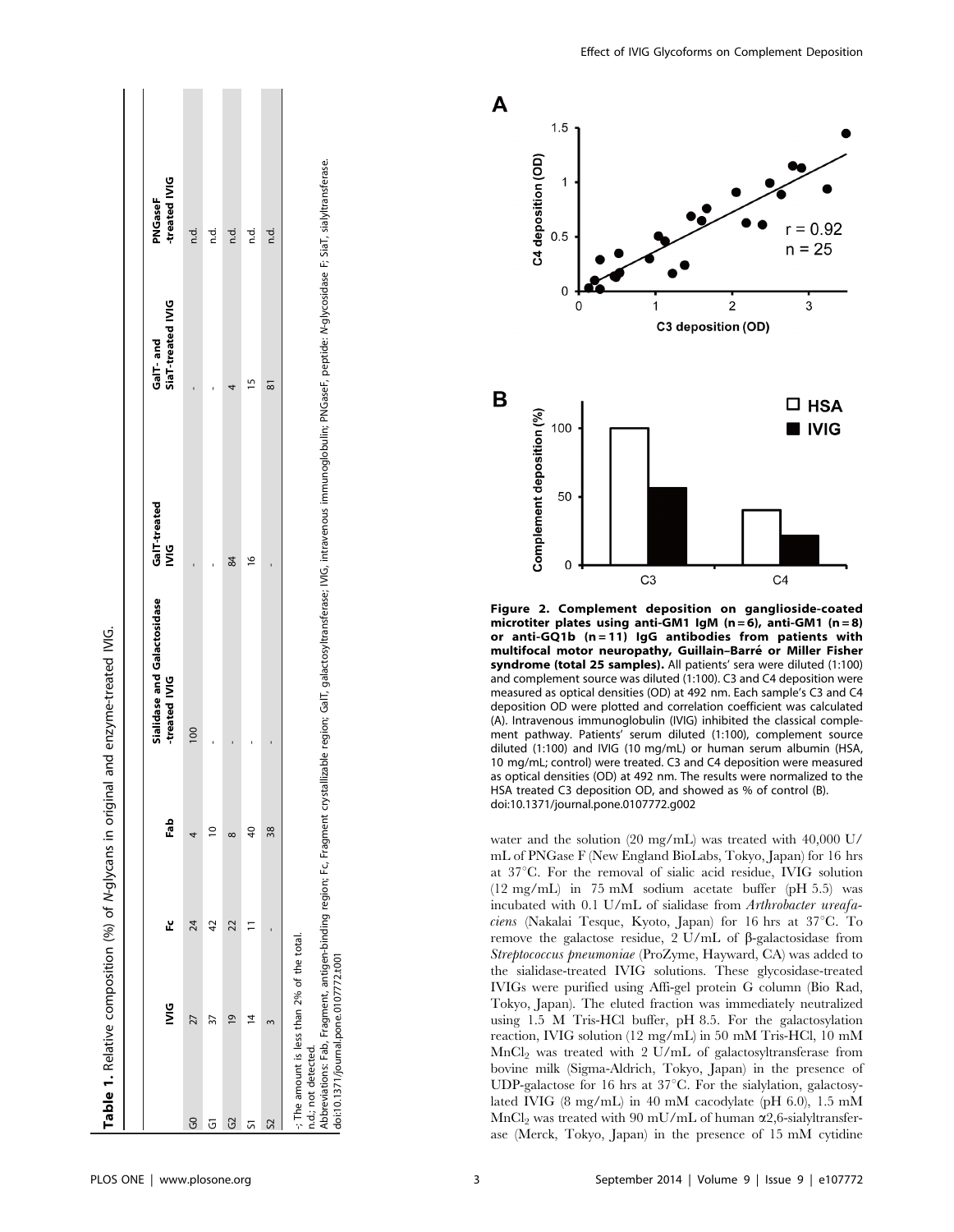

Figure 3. Complement deposition on ganglioside-coated microtiter plates using serum anti-GM1 or anti-GQ1b IgG antibodies from patients with Guillain-Barré or Miller Fisher syndrome. Reduction of C3 deposition in the presence of constant amounts of intravenous immunoglobulin (IVIG) (10 mg/mL) or human serum albumin (HSA, 10 mg/mL; control) and serial dilution of patients' serum (A) or complement source (B). C3 deposition decreased along with serial dilution of patients' serum and complement source. Dose-dependent inhibition of C3 deposition by IVIG compared with HSA (C). F(ab')<sub>2</sub> did not inhibit C3 deposition whereas IVIG and the Fc portion did (1 mg/mL) (D). Antibodies once bound to GM1 or GQ1b were not displaced by IVIG (E). Results were given as optical densities (OD) at 492 nm. The results were normalized to the lowest concentration of HSA treated, and showed as % of control. Each experiment was performed at least 3 times for each serum sample with anti-GM1 (n = 3) and anti-GQ1b IgG antibodies (n = 3) and representative results were shown. Experiment condition: (A) complement source (1:100); (B) serum sample with anti-GM1 (1:200), anti-GQ1b (1:1000) IgG antibodies; (C–E) serum sample with anti-GM1 (1:200), anti-GQ1b (1:1000) IgG antibodies, complement source (1:100). doi:10.1371/journal.pone.0107772.g003

monophosphate-sialic acid, 4 mg/mL of bovine serum albumin, 0.08% (v/v) Triton X-100 and 8 U/mL of alkaline phosphatase from calf intestine (TaKaRa-Bio, Shiga, Japan) for 3 days. During the reaction, 15 mM cytidine monophosphate-sialic acid was added to the reaction mixture every 12 hrs. These reaction mixtures were applied to Affi-gel protein G column to purify the galactosylated and sialylated IVIG. The eluted fractions were immediately neutralized using 1.5 M Tris-HCl buffer, pH 8.5.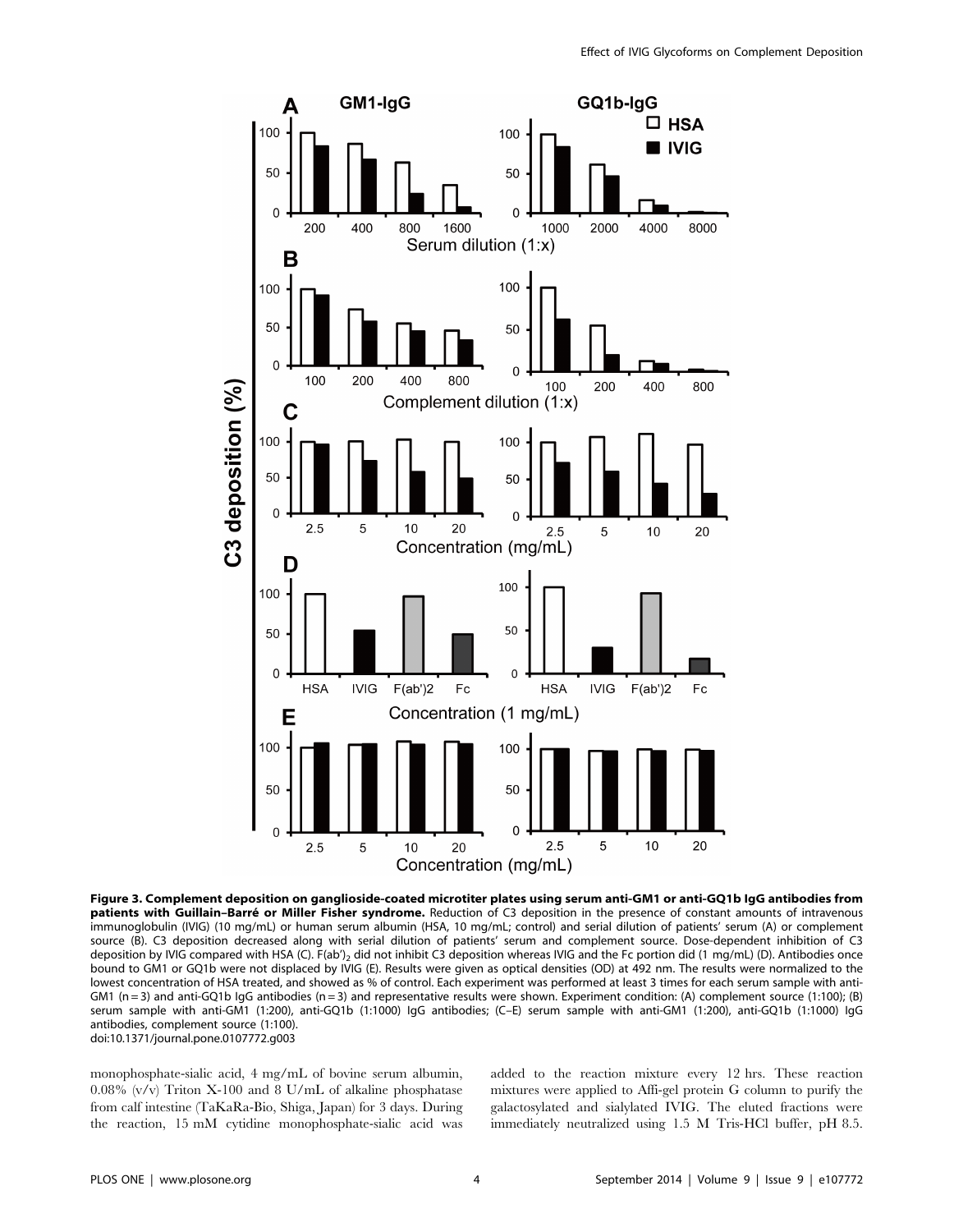

Figure 4. Complement deposition on ganglioside-coated microtiter plates using anti-GM1 IgM, anti-GM1 or anti-GQ1b IgG antibodies from patients with multifocal motor neuropathy, Guillain-Barré or Miller Fisher syndrome. Dose-dependent inhibition of C3 deposition by different glycoforms of intravenous immunoglobulin (IVIG) compared to the effect of human serum albumin (HSA). HSA and the various IVIG gylcoforms showed some dose effect on C3 deposition. When compared to the effect of HSA, galactosylated and sialylated forms at all concentrations tested inhibited C3 deposition more effectively than conventional IVIG, whereas agalactosylated or deglycosylated forms did not have an effect. The results were normalized to HSA treated column, and showed as % of control. Each experiment was performed for at least 3 times for each serum sample with anti-GM1 IgM (n = 3), anti-GM1 (n = 3) and anti-GQ1b (n = 3) IgG antibodies and representative results were shown. Experiment condition: serum sample with anti-GM1 IgM (1:2000), anti-GM1 (1:100), anti-GQ1b (1:500) IgG antibodies and complement source (1:200). doi:10.1371/journal.pone.0107772.g004

The structure of N-glycans attached to IVIG was confirmed by high performance liquid chromatography (HPLC).

# Fragmentation of IgG with papain digestion

IVIG solution (5 mg/mL) was incubated with papain (Sigma-Aldrich, Tokyo, Japan) at pH 7.0,  $37^{\circ}$ C, in 75 mM sodium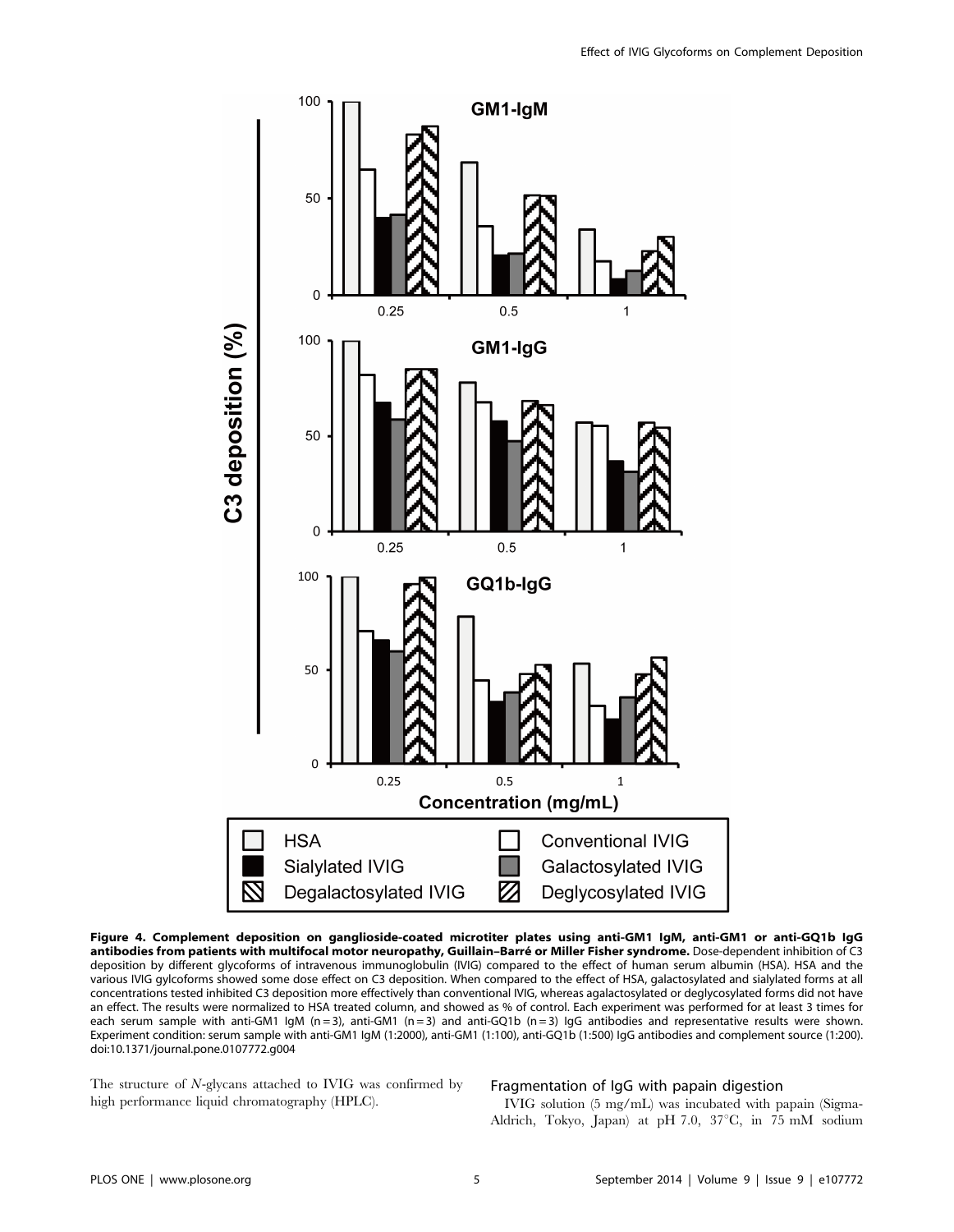phosphate buffer containing 75 mM NaCl and 2 mM EDTA. The enzyme/substrate ratio (w/w) was 1:25, and the digestion period was 6 hrs. The reaction was terminated by addition of 33 mM Nethyl-maleimide. Fab and Fc fragments were separated and purified using Affi-gel protein A column (Bio Rad, Tokyo, Japan) and HiLoad 16/60 Superdex 200 prep grade column  $(16 \text{ mm} \times 60 \text{ cm}, \text{ GE}$  Healthcare, Buckinghamshire, England). The eluted fraction was immediately neutralized using 1.5 M Tris-HCl buffer, pH 8.5. The purity of Fab and Fc fragments was confirmed by sodium dodecyl sulfate-polyacrylamide gel electrophoresis under reducing and non-reducing conditions.

# Isolation and characterization of N-glycans attached to IgG

Release of N-glycans from IgG sample and subsequent derivatization with 2-aminopyridine was performed using Blot-Glyco (Sumitomo Bakelite, Tokyo, Japan) under the manufacturer's instruction with slight modifications. The released N-glycans and peptides were removed using a graphite carbon column (InertSep GC, GL Sciences, Tokyo, Japan), and free 2-aminopyridine was removed from the reaction mixture using MonoFas I Spin Column (GL Sciences, Tokyo, Japan). The resultant pyridylamino (PA)-glycans were then applied on a LaChrom Elite HPLC system (Hitachi, Tokyo, Japan) under conditions reported previously  $[10,11]$  using a TSKgel DEAE-5PW (7.5 mm $\times$ 7.5 cm, Tosoh Corporation, Tokyo, Japan) and a Shim-pack HRC-ODS column (6.0 mm×15 cm, Shimadzu, Kyoto, Japan). PA-oligosaccharides were detected by fluorescence using excitation and emission at 320 and 400 nm, respectively. Elution times of the individual peaks from the ODS columns were normalized with respect to the PA-derivatized isomalto oligosaccharides with degree of polymerization 3–22 (TaKaRa-Bio, Shiga, Japan), and reported in glucose units (GU). PA-oligosaccharides derived from IVIG were identified by comparison with the GUs of reference PA-oligosaccharides in a web application, GALAXY (http:// www.glycoanalysis.info/) [12]. The amount of PA-oligosaccharides was estimated using the peak area in the chromatogram.

# Complement deposition assays inhibited by different IVIG glycoforms

The assays were performed as described elsewhere with a minor modification [5]. Phosphate-buffered saline containing 2% casein sodium salt was used for each dilution. Diluted sera from patients with anti-GM1 or anti-GQ1b antibodies were added to ganglioside-coated plates. Each ganglioside was purified from bovine brain ganglioside mixture by Q-Sepharose (Pharmacia, Uppsala, Sweden) column chromatography. After washing with phosphatebuffered saline containing 0.05% Tween 20, normal human sera were added as a source of complement. To detect complement deposition, peroxidase-conjugated anti-human C3 antibodies (MP Biomedicals LLC, Solon, OH), anti-human C4 antibodies (CEDARLANE Laboratories, Ontario, Canada) and anti-chicken IgY (IgG) (whole molecule) peroxidase, antibody produced in rabbit (Sigma-Aldrich, Singapore) were used. To identify the region of IgG that can inhibit complement deposition,  $F(ab')_2$ KAKETSUKEN (KAKETSUKEN, Kumamoto, Japan) and human IgG-Fc (BETHYL Laboratories, Montgomery, TX) were used. The experiments were performed in quadruples.

In the second part of the experiment, we investigated whether IVIG (Glovenin-I) and different IVIG glycoforms can inhibit complement deposition mediated by anti-GM1 and anti-GQ1b antibodies. To remove non-specific binding and to ensure there was persistent binding of pathogenic immunoglobulin to the

immune complex, the plates were washed and exposed to  $50 \mu l$  of diluted normal human sera mixed with an equal volume of different glycoforms at 0.25–1 mg/mL. The plates were then incubated at  $37^{\circ}$ C for 1 hr. As control, preformed immune complexes were incubated with a solution of 0.25–1 mg/mL of human serum albumin. Following addition of anti-human C3 antibodies as per standard protocol, optical densities were read using a microplate reader (Multiskan GO; Thermo Fisher Scientific).

#### Results and Discussion

#### Structural analysis of N-glycans attached to IgG

We first examined the N-glycan structure attached to original IVIG and its fragment (Fab and Fc). The N-glycans were released using PNGase F, derivatized with 2-aminopyridine and characterized by HPLC method. The results are summarized in Table1. The original IVIG contains agalactosylated (G0 form, 27%), monogalactosylated (G1 form, 37%), digalactosylated (G2 form, 19%), monosialylated (S1 form, 14%), and disialylated (S2 form, 3%) N-glycans. Fc fragment from original IVIG contains agalactosylated (G0 form, 24%), monogalactosylated (G1 form, 42%), digalactosylated (G2 form, 22%), and monosialylated (S1 form, 11%) N-glycans. In contrast, Fab fragment contains matured N-glycans, agalactosylated (G0 form, 4%), monogalactosylated (G1 form, 10%), digalactosylated (G2 form, 8%), monosialylated (S1 form, 40%), and disialylated (S2 form, 38%) N-glycans. The result is mostly consistent with the previous glycan analyses on human serum IgG and its fragments [13]. The amount of N-glycans attached to Fab was estimated as 0.1 mol/mol Fab.

By galactosidase or galactosyltransferase treatment of IVIG, agalactosylated form (G0 form, 100%) or galactosylated form (G2 form, 84%) was obtained. N-glycans from galactosyltransferase and sialyltransferase-treated IVIG showed disialylated form (S2 form, 15%), monosialylated form (S1 form, 81%) and asialo form (G2 form, 4%). N-glycans were essentially not detected from PNGase F-treated IVIG, confirming the almost complete deglycosylation by that enzyme.

#### Inhibition of activated complement deposition by IVIG

Previous studies have demonstrated that IVIG can inhibit complement deposition mediated by anti-GM1 IgM antibodies from patients with MMN [5,6]. In this study, we demonstrate that IVIG also inhibits complement deposition mediated by anti-GM1 and anti-GQ1b IgG antibodies from patients with AMAN and MFS respectively. Deposition of C1q, the first complement reacting with immune complexes, and of C4, another component of the classical complement pathway, as well as deposition of C3 were highly correlated to anti-ganglioside antibody titers [5]. The strong correlation of classical complement pathway components C3 and C4  $(r = 0.92)$  suggests that IVIG has a role in inhibiting the classical complement pathway (Figure 2A, B). Subsequent experiments were focused on C3 deposition as follows. The extent of IVIG-mediated blocking of complement deposition in vitro varied based on three parameters: (i) autoantibody dose, (ii) complement dose, and (iii) IVIG dose. C3 deposition was reduced with higher dilution of patients' sera and complement source (Figure 3A, B). IVIG dose-dependently reduced C3 deposition; whereas, human serum albumin had no effect on complement deposition (Figures 3C and S1). Similar to human serum albumin,  $F(ab')$  did not show C3 deposition inhibitory effects, while Fc portion inhibited C3 deposition similar to IVIG, suggesting that the Fc portion is the key component in the inhibition of activated complement deposition (Figure 3D).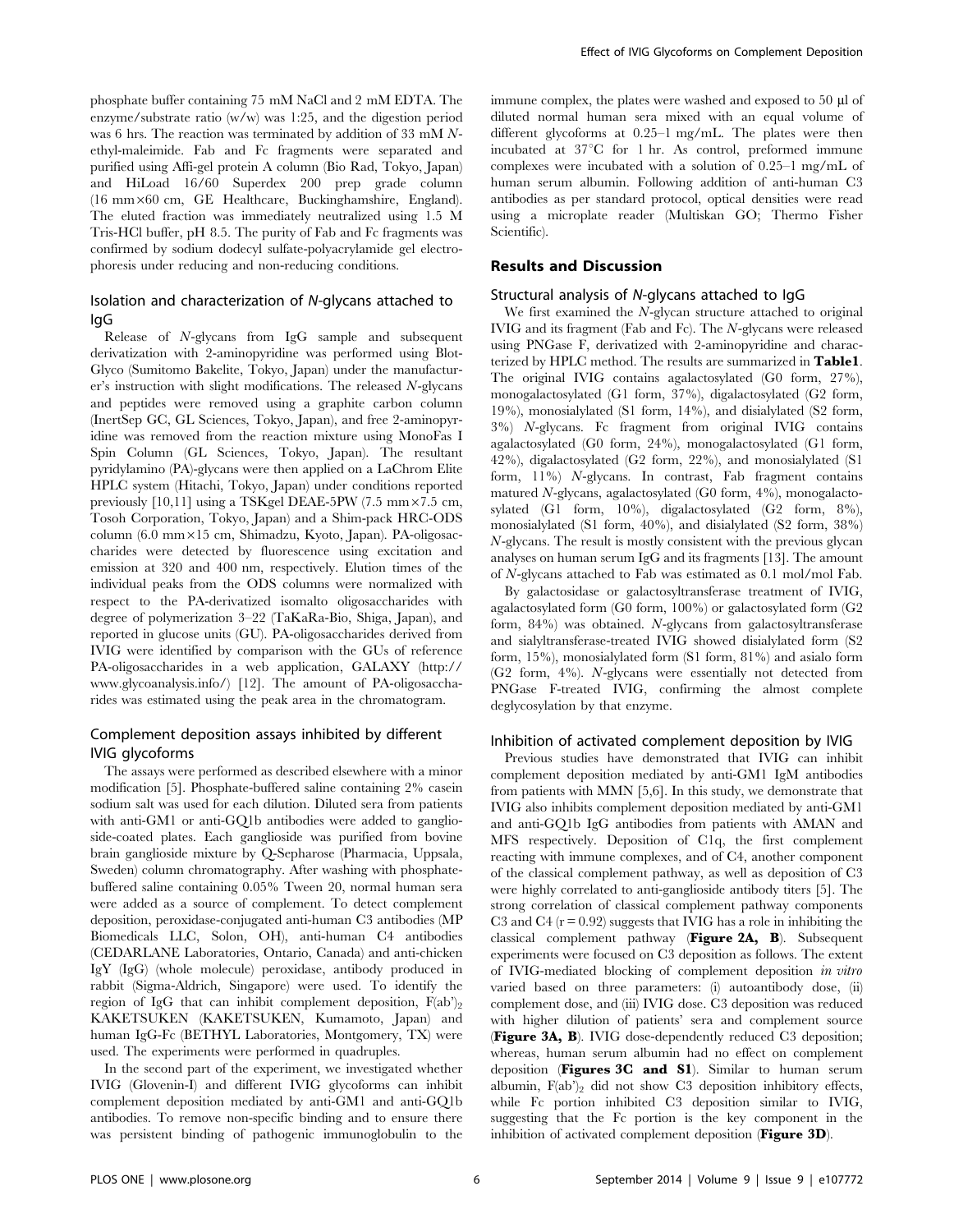In a previous study, IVIG was reported to displace anti-GQ1b antibodies after its binding to the GQ1b antigen [7]. We investigated this further in vitro by adding IVIG to patients' sera that were incubated and reacted to the corresponding ganglioside. We found that IVIG did not displace anti-ganglioside IgG or IgM antibodies bound to GM1 or GQ1b in our assays (Figure 3E). Thus, it is likely that IVIG acts by inhibiting complement deposition and not by altering the pathogenic antibody content in immune complexes.

We demonstrate representative data from the analyses of three independent patient sera samples. The autoantibody titers in each patient sera sample were different and thus, a statistical comparison could not be made. However, the reactivity patterns seen were similar to representative reactions.

# The effect of IVIG glycosylation on inhibition of complement deposition

Since 2001, the role of IgG sialylation in the therapeutic effects of IVIG has been studied in animal models [14]. IgG enriched in terminal sialic acid content has been considered to account for the anti-inflammatory effect of IVIG. However, this hypothesis has since been challenged [15]. More importantly, there is a paucity of data that validates the findings of animal experiments in humans. In the current study, we aimed to explore the anti-inflammatory role of IgG glycosylation, in particular for that of terminal sialic acid in human disease. We selected human inflammatory peripheral neuropathies as our model because CDC has been reported in their pathogenesis. Our in vitro system, with the exception of the purified ganglioside antigens, was purely of human origin.

In this study, we demonstrated that different IVIG glycoforms affect the inhibition of complement deposition mediated by autoantibodies. Different glycoforms of IVIG were prepared from conventional IVIG as previously described (Figure 1). The extent of C3 deposition by different glycoforms of IVIG was dosedependent. Sialylated and galactosylated IVIGs inhibited C3 deposition more effectively than conventional IVIG. In contrast, neither agalactosylated nor deglycosylated IVIG appeared to inhibit C3 deposition. This result was reproducible irrespective of the pathological autoantibodies isotype, i.e. IgG or IgM. There was a 2- to 4-fold increase in inhibitory effect of sialylated and galactosylated IVIGs compared to agalactosylated and deglycosylated IVIGs (Figures 4 and S2). Sialylated IVIG led to more than a 10-fold increase of anti-inflammatory activity in an ADCC model, whereas the removal of sialic acid from the preparation abolished its therapeutic efficacy [9]. Galactosylated and sialylated IVIG may be more effective in the treatment of autoimmune disorders.

#### Conclusion

In the current study, we investigated the effects of IVIG glycosylation on the inhibition of complement deposition. To the best of our knowledge, this is the first study which demonstrates

#### References

- 1. Kaveri SV, Lacroix-Desmazes S, Bayry J (2008) The Antiinflammatory IgG. N Engl J Med 359: 307–309.
- 2. Arnold JN, Wormald MR, Sim RB, Rudd PM, Dwek RA (2007) The Impact of Glycosylation on the Biological Function and Structure of Human Immunoglobulins. Annu Rev Immunol 25: 21–50.
- 3. Yuki N, Hartung HP (2012) Guillain–Barre´ syndrome. N Engl J Med 366: 2294–2304.
- 4. Vlam L, van der Pol WL, Cats EA, Straver DC, Piepers S, et al. (2011) Multifocal motor neuropathy: diagnosis, pathogenesis and treatment strategies. Nat Rev Neurol 8: 48–58.

in vitro that different glycoforms of IgG can affect the extent of inhibition of complement deposition mediated by pathological autoantibodies. In our in vitro anti-ganglioside antibody mediated complement deposition assay system, IVIG-mediated blocking of complement deposition was due to the Fc portion and the galactosylation and sialylation of Fc region enhanced blocking of complement deposition. With the advent of Fc glycoengineering, we expect to unravel the underlying therapeutic mechanisms of IVIG, resulting in more effective immunotherapy.

#### Supporting Information

Figure S1 Complement deposition on ganglioside-coated microtiter plates using anti-GM1 IgM, anti-GM1 or anti-GQ1b IgG antibodies from patients with multifocal motor neuropathy, Guillain–Barre´ or Miller Fisher syndrome. Dose-dependent inhibition of C3 deposition by intravenous immunoglobulin (IVIG) compared to the effect of human serum albumin (HSA). Results were given as optical densities (OD) at 492 nm. The results were normalized to the lowest concentration of HSA treated, and showed as % of control. Experiment condition: serum sample with anti-GM1 IgM antibodies (1:2000, left side), (1:500, right side); anti-GM1 IgG antibodies (1:500, left side), (1:200, right side); anti-GQ1b IgG antibodies (1:1000, left side), (1:500, right side) and complement source (1:100).



Figure S2 Complement deposition on ganglioside-coated microtiter plates using anti-GM1 IgM, anti-GM1 or anti-GQ1b IgG antibodies from patients with multifocal motor neuropathy, Guillain-Barré or Miller Fisher syndrome. Dose-dependent inhibition of C3 deposition by different glycoforms of intravenous immunoglobulin (IVIG) compared to the effect of human serum albumin (HSA). HSA and the various IVIG gylcoforms showed some dose effect on C3 deposition. When compared to the effect of HSA, galactosylated and sialylated forms at all concentrations tested inhibited C3 deposition more effectively than conventional IVIG, whereas agalactosylated or deglycosylated forms did not have an effect. The results were normalized to HSA treated column, and showed as % of control. Each experiment was performed for at least 3 times for each serum sample with anti-GM1 IgM  $(n=3)$ , anti-GM1 ( $n = 3$ ) and anti-GQ1b ( $n = 3$ ) IgG antibodies and representative results were shown. Experiment condition: serum sample with anti-GM1 IgM (1:1000), anti-GM1 (1:500), anti-GQ1b (1:500) IgG antibodies and complement source (1:200). (DOCX)

## Author Contributions

Conceived and designed the experiments: NY. Performed the experiments: MS YY KMM. Analyzed the data: MS YY KMM. Contributed reagents/ materials/analysis tools: MS YY KMM NS. Contributed to the writing of the manuscript: NY MS YY PJS BKO NS.

- 5. Yuki N, Watanabe H, Nakajima T, Späth PJ (2011) IVIG blocks complement deposition mediated by anti-GM1 antibodies in multifocal motor neuropathy. J Neurol Neurosurg Psychiatry 82: 87–91.
- 6. Piepers S, Jansen MD, Cats EA, van Sorge NM, van den Berg LH, et al. (2010) IVIg inhibits classical pathway activity and anti-GM1 IgM-mediated complement deposition in MMN. J Neuroimmunol 229: 256–262.
- 7. Jacobs BC, O'Hanlon GM, Bullens RW, Veitch J, Plomp JJ, et al. (2003) Immunoglobulins inhibit pathophysiological effects of anti-GQ1b-positive sera at motor nerve terminals through inhibition of antibody binding. Brain 126: 2220–2234.